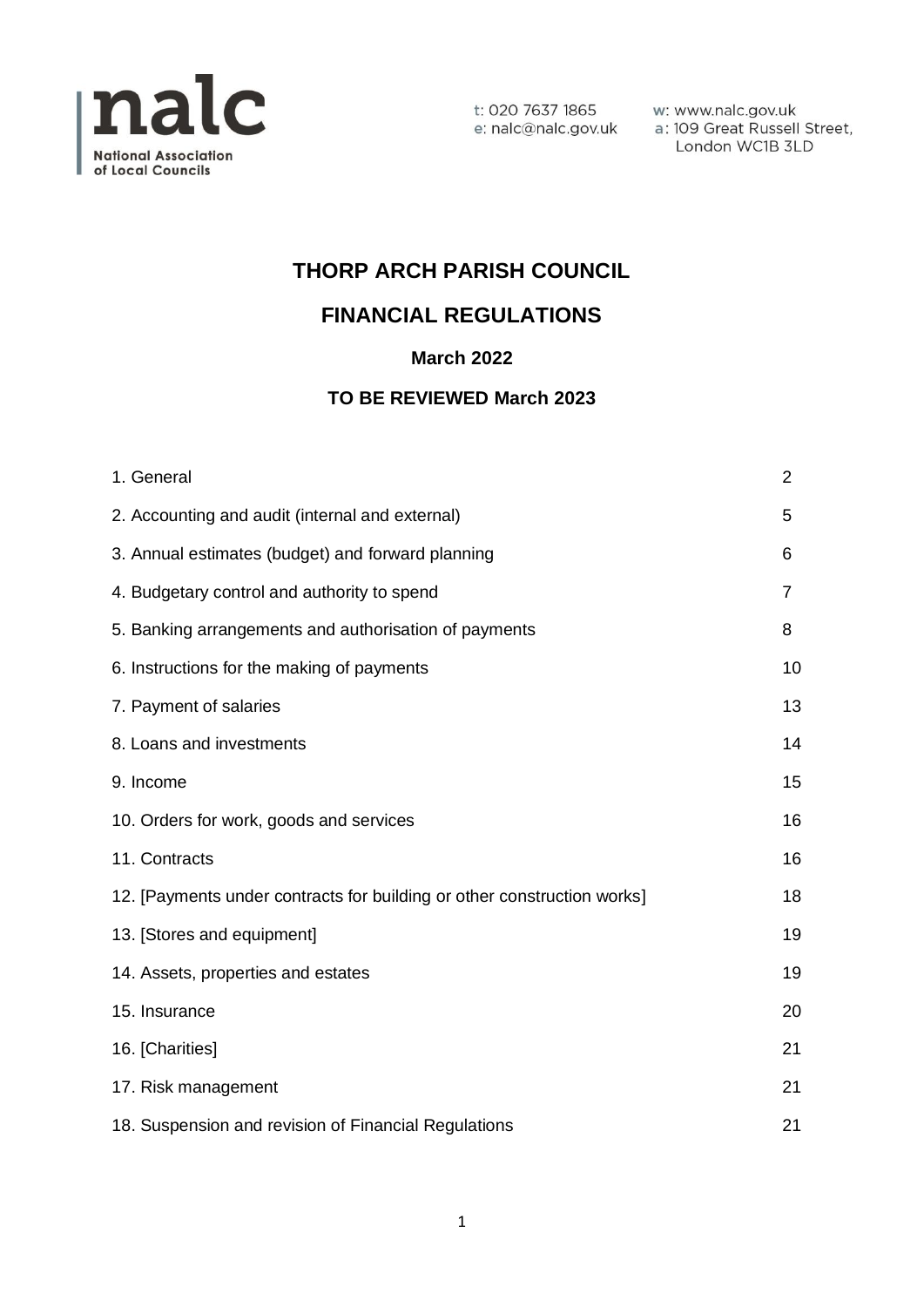

w: www.nalc.gov.uk a: 109 Great Russell Street, London WC1B 3LD

These Financial Regulations were adopted by the council at its meeting held on 5<sup>th</sup> May 2020 and reviewed March 2022.

### **1. General**

1.1. These financial regulations govern the conduct of financial management by the council and may only be amended or varied by resolution of the council. Financial regulations are one of the council's three governing policy documents providing procedural guidance for members and officers. Financial regulations must be observed in conjunction with the council's standing orders<sup>1</sup> and any individual financial regulations relating to contracts.

1.2. The council is responsible in law for ensuring that its financial management is adequate and effective and that the council has a sound system of internal control which facilitates the effective exercise of the council's functions, including arrangements for the management of risk.

1.3. The council's accounting control systems must include measures:

- for the timely production of accounts;
- that provide for the safe and efficient safeguarding of public money;
- to prevent and detect inaccuracy and fraud; and
- identifying the duties of officers.

1.4. These financial regulations demonstrate how the council meets these responsibilities and requirements.

1.5. At least once a year, prior to approving the Annual Governance Statement, the council must review the effectiveness of its system of internal control which shall be in accordance with proper practices.

1.6. Deliberate or wilful breach of these Regulations by an employee may give rise to disciplinary proceedings.

1.7. Members of council are expected to follow the instructions within these Regulations and not to entice employees to breach them. Failure to follow instructions within these Regulations brings the office of councillor into disrepute.

1.8. The Responsible Financial Officer (RFO) holds a statutory office to be appointed by the council. [The Clerk has been appointed as RFO for this council and these regulations will apply accordingly.]

1.9. The RFO;

• acts under the policy direction of the council;

<sup>1</sup> Model Standing Orders for Councils (2018 Edition) is available from NALC (©NALC 2018)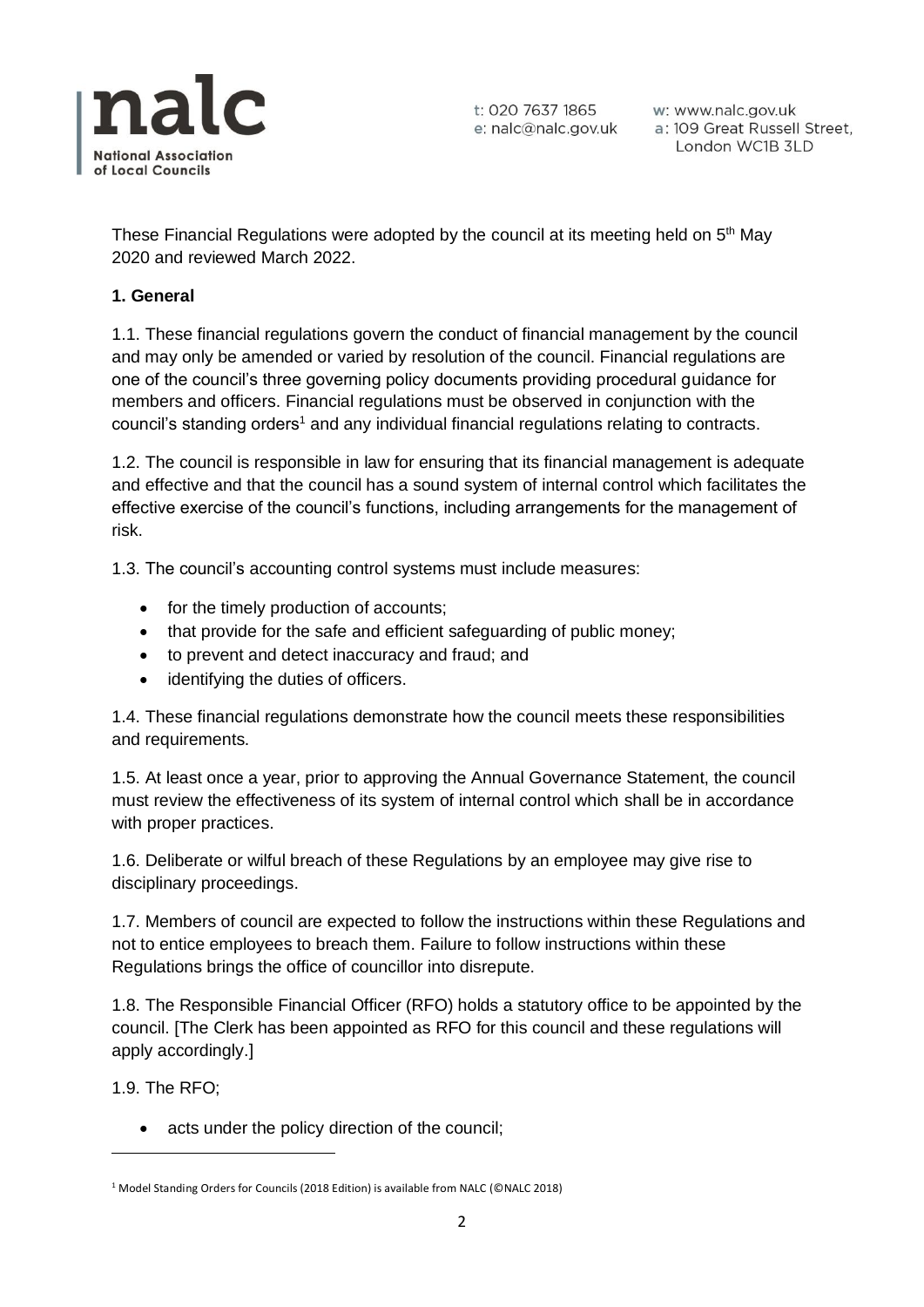w: www.nalc.gov.uk a: 109 Great Russell Street, London WC1B 3LD

**National Association** of Local Councils

nalc

- administers the council's financial affairs in accordance with all Acts, Regulations and proper practices;
- determines on behalf of the council its accounting records and accounting control systems;
- ensures the accounting control systems are observed;
- maintains the accounting records of the council up to date in accordance with proper practices;
- assists the council to secure economy, efficiency and effectiveness in the use of its resources; and
- produces financial management information as required by the council.

1.10. The accounting records determined by the RFO shall be sufficient to show and explain the council's transactions and to enable the RFO to ensure that any income and expenditure account and statement of balances, or record of receipts and payments and additional information, as the case may be, or management information prepared for the council from time to time comply with the Accounts and Audit Regulations.

1.11. The accounting records determined by the RFO shall in particular contain:

- entries from day to day of all sums of money received and expended by the council and the matters to which the income and expenditure or receipts and payments account relate;
- a record of the assets and liabilities of the council; and
- wherever relevant, a record of the council's income and expenditure in relation to claims made, or to be made, for any contribution, grant or subsidy.

1.12. The accounting control systems determined by the RFO shall include:

- procedures to ensure that the financial transactions of the council are recorded as soon as reasonably practicable and as accurately and reasonably as possible;
- procedures to enable the prevention and detection of inaccuracies and fraud and the ability to reconstruct any lost records;
- identification of the duties of officers dealing with financial transactions and division of responsibilities of those officers in relation to significant transactions;
- procedures to ensure that uncollectable amounts, including any bad debts are not submitted to the council for approval to be written off except with the approval of the RFO and that the approvals are shown in the accounting records; and
- measures to ensure that risk is properly managed.

1.13. The council is not empowered by these Regulations or otherwise to delegate certain specified decisions. In particular any decision regarding:

- setting the final budget or the precept (council tax requirement);
- approving accounting statements:
- approving an annual governance statement;
- borrowing;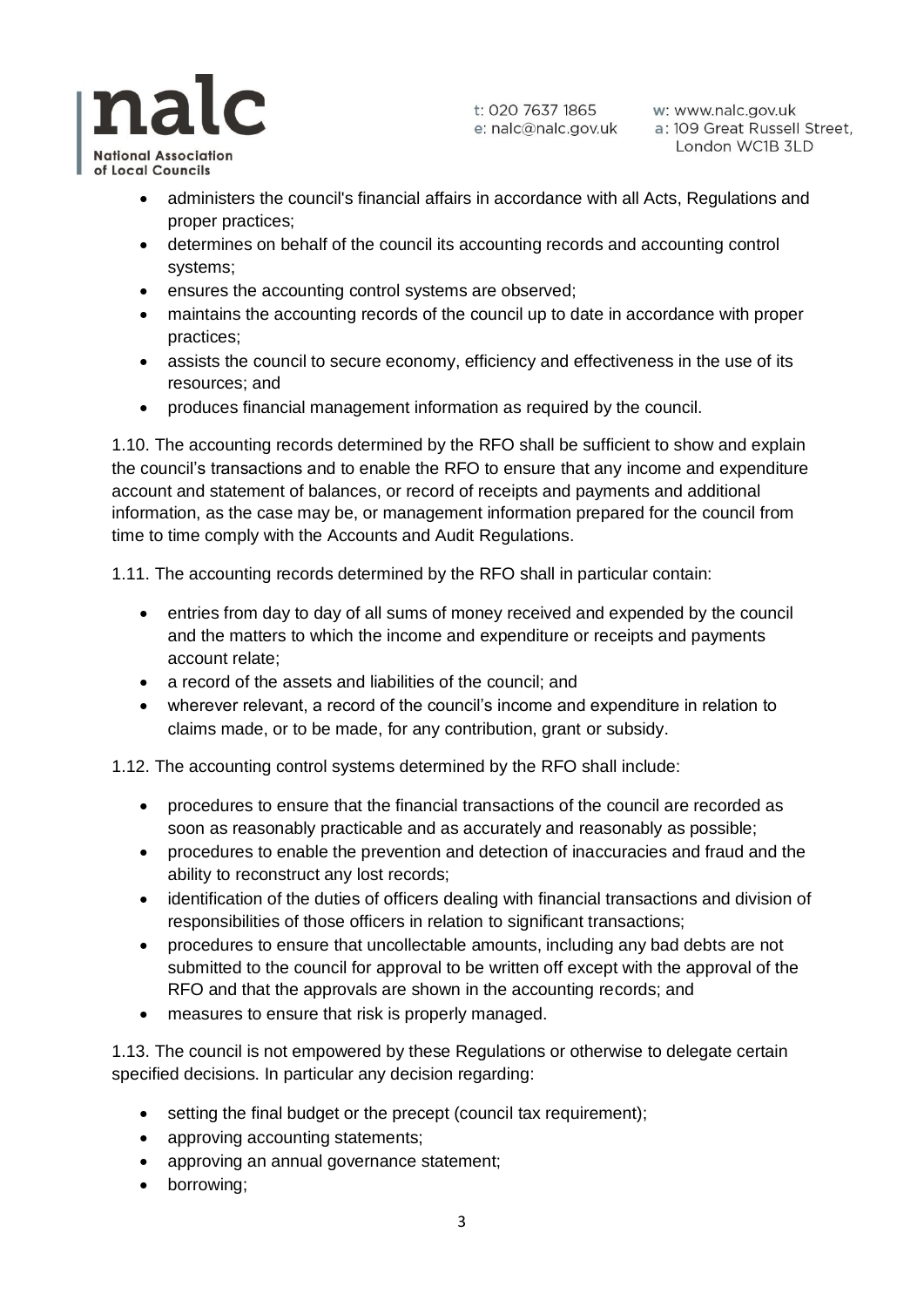

w: www.nalc.gov.uk a: 109 Great Russell Street, London WC1B 3LD

**National Association** of Local Councils

nalc

- writing off bad debts:
- declaring eligibility for the General Power of Competence; and
- addressing recommendations in any report from the internal or external auditors, shall be a matter for the full council only.

1.14. In addition, the council must:

- determine and keep under regular review the bank mandate for all council bank accounts;
- approve any grant or a single commitment in excess of £1000
- in respect of the annual salary for any employee have regard to recommendations about annual salaries of employees made by the relevant committee in accordance with its terms of reference.

1.15. In these financial regulations, references to the Accounts and Audit Regulations or 'The Regulations' shall mean the regulations issued under the provisions of section 27 of the Audit Commission Act 1998, or any superseding legislation, and then in force unless otherwise specified.

In these financial regulations the term 'proper practice' or 'proper practices' shall refer to guidance issued in *Governance and Accountability for Local Councils - a Practitioners' Guide (England)* issued by the Joint Practitioners Advisory Group (JPAG), available from the websites of NALC and the Society for Local Council Clerks (SLCC).

## **2. Accounting and audit (internal and external)**

2.1. All accounting procedures and financial records of the council shall be determined by the RFO in accordance with the Accounts and Audit Regulations, appropriate guidance and proper practices.

2.2. On a regular basis, at least once in each quarter, and at each financial year end, a member other than the Chairman [or a cheque signatory] shall be appointed to verify bank reconciliations (for all accounts) produced by the RFO. The member shall sign the reconciliations and the original bank statements (or similar document) as evidence of verification. This activity shall on conclusion be reported, including any exceptions, to and noted by the council [Finance Committee].

2.3. The RFO shall complete the annual statement of accounts, annual report, and any related documents of the council contained in the Annual Return (as specified in proper practices) as soon as practicable after the end of the financial year and having certified the accounts shall submit them and report thereon to the council within the timescales set by the Accounts and Audit Regulations.

2.4. The council shall ensure that there is an adequate and effective system of internal audit of its accounting records, and of its system of internal control in accordance with proper practices. Any officer or member of the council shall make available such documents and records as appear to the council to be necessary for the purpose of the audit and shall, as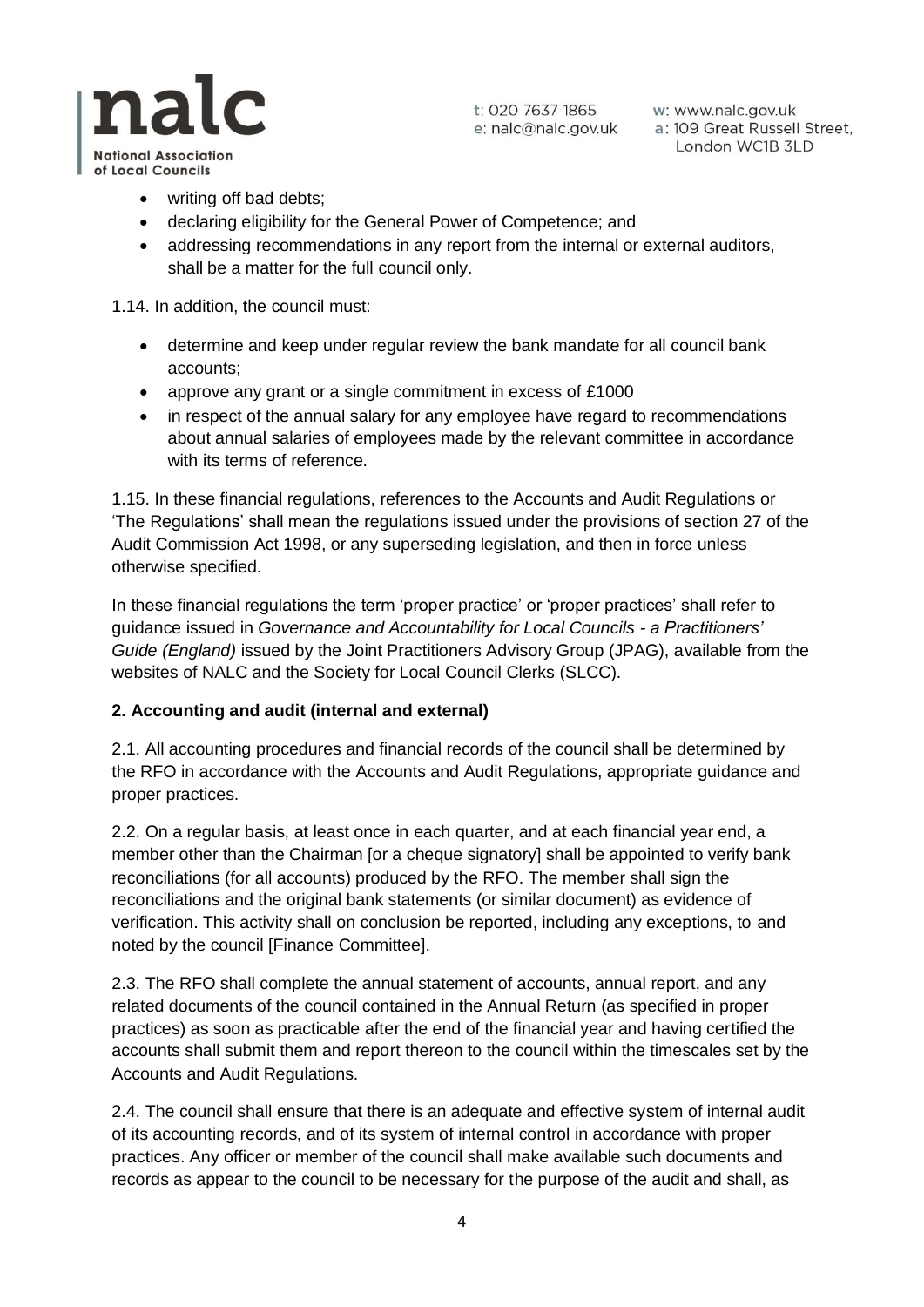

w: www.nalc.gov.uk a: 109 Great Russell Street, London WC1B 3LD

directed by the council, supply the RFO, internal auditor, or external auditor with such information and explanation as the council considers necessary for that purpose.

2.5. The internal auditor shall be appointed by and shall carry out the work in relation to internal controls required by the council in accordance with proper practices.

2.6. The internal auditor shall:

- be competent and independent of the financial operations of the council;
- report to council in writing, or in person, on a regular basis with a minimum of one annual written report during each financial year;
- to demonstrate competence, objectivity and independence, be free from any actual or perceived conflicts of interest, including those arising from family relationships; and
- has no involvement in the financial decision making, management or control of the council

2.7. Internal or external auditors may not under any circumstances:

- perform any operational duties for the council;
- initiate or approve accounting transactions; or
- direct the activities of any council employee, except to the extent that such employees have been appropriately assigned to assist the internal auditor.

2.8. For the avoidance of doubt, in relation to internal audit the terms 'independent' and 'independence' shall have the same meaning as is described in proper practices.

2.9. The RFO shall make arrangements for the exercise of electors' rights in relation to the accounts including the opportunity to inspect the accounts, books, and vouchers and display or publish any notices and statements of account required by Audit Commission Act 1998, or any superseding legislation, and the Accounts and Audit Regulations.

2.10. The RFO shall, without undue delay, bring to the attention of all councillors any correspondence or report from internal or external auditors.

## **3. Annual estimates (budget) and forward planning**

[3.1. Each committee (if any) shall review its three-year forecast of revenue and capital receipts and payments. Having regard to the forecast, it shall thereafter formulate and submit proposals for the following financial year to the council not later than the end of [November] each year including any proposals for revising the forecast.]

3.2. The RFO must each year, by no later than [month], prepare detailed estimates of all receipts and payments including the use of reserves and all sources of funding for the following financial year in the form of a budget to be considered by the [relevant committee and the] council.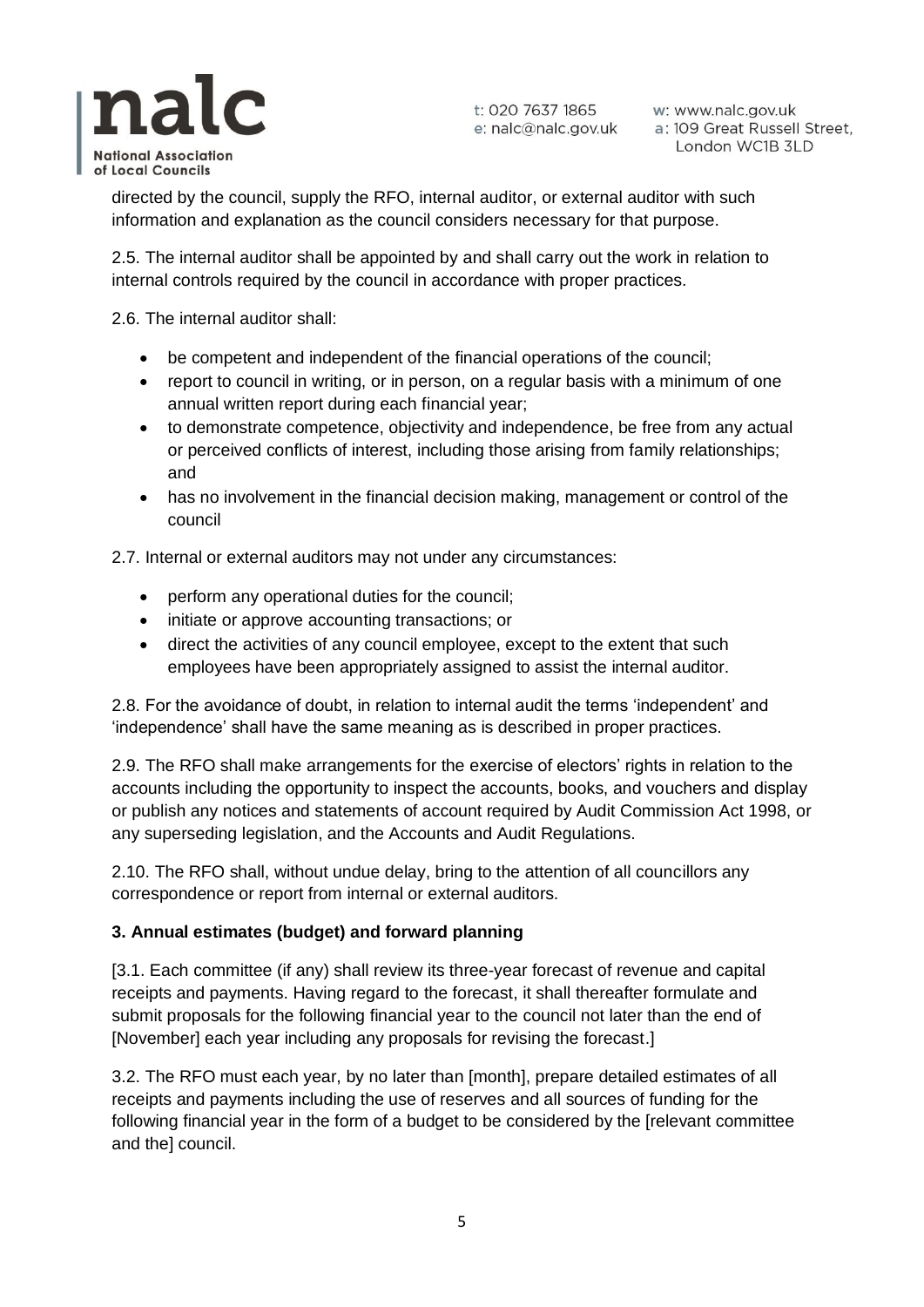

w: www.nalc.gov.uk a: 109 Great Russell Street, London WC1B 3LD

3.3. The council shall consider annual budget proposals in relation to the council's three year forecast of revenue and capital receipts and payments including recommendations for the use of reserves and sources of funding and update the forecast accordingly.

3.4. The council shall fix the precept (council tax requirement), and relevant basic amount of council tax to be levied for the ensuing financial year not later than by the end of January each year. The RFO shall issue the precept to the billing authority and shall supply each member with a copy of the approved annual budget.

3.5. The approved annual budget shall form the basis of financial control for the ensuing year.

## **4. Budgetary control and authority to spend**

4.1. Expenditure on revenue items may be authorised up to the amounts included for that class of expenditure in the approved budget. This authority is to be determined by:

- the council for all items over £1000
- a duly delegated sub-committee of the council for items over £500
- the Clerk, in conjunction with Chairman of Council or Chairman of the appropriate committee, for any items below £500

Such authority is to be evidenced by a minute or by an authorisation slip duly signed by the Clerk, and where necessary also by the appropriate Chairman.

Contracts may not be disaggregated to avoid controls imposed by these regulations.

4.2. No expenditure may be authorised that will exceed the amount provided in the revenue budget for that class of expenditure other than by resolution of the council, or duly delegated committee. During the budget year and with the approval of council having considered fully the implications for public services, unspent and available amounts may be moved to other budget headings or to an earmarked reserve as appropriate ('virement').

4.3. Unspent provisions in the revenue or capital budgets for completed projects shall not be carried forward to a subsequent year. Minimum reserves will be maintained at 50% of the precept figure.

4.4. The salary budgets are to be reviewed at least annually in June for the following financial year and such review shall be evidenced by a hard copy schedule signed by the Clerk and the Chairman of Council or relevant committee. The RFO will inform committees of any changes impacting on their budget requirement for the coming year in good time.

4.5. In cases of extreme risk to the delivery of council services, the clerk may authorise revenue expenditure on behalf of the council which in the clerk's judgement it is necessary to carry out. Such expenditure includes repair, replacement or other work, whether or not there is any budgetary provision for the expenditure, subject to a limit of £1000. The Clerk shall report such action to the chairman as soon as possible and to the council as soon as practicable thereafter.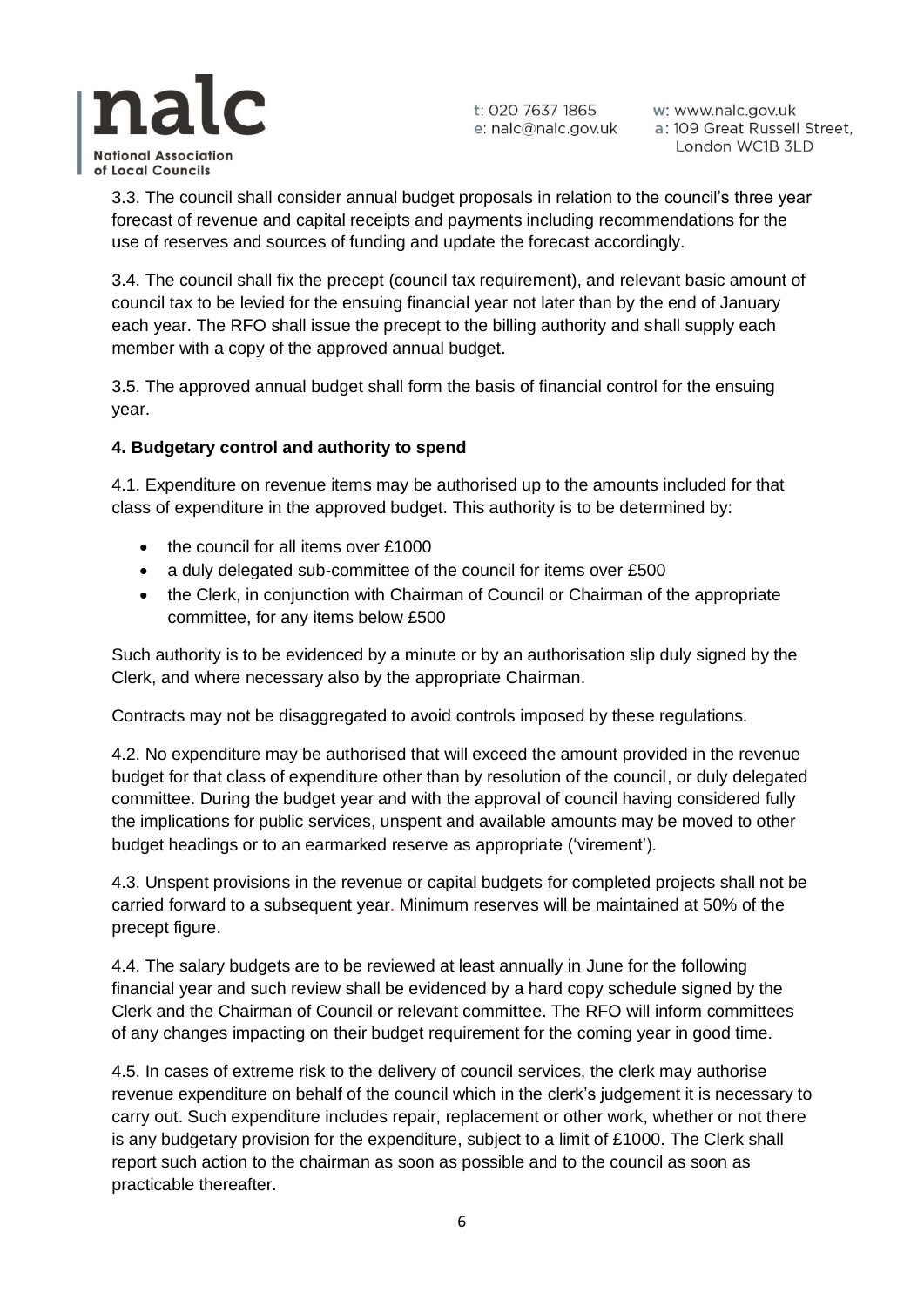

w: www.nalc.gov.uk a: 109 Great Russell Street, London WC1B 3LD

4.6. No expenditure shall be authorised in relation to any capital project and no contract entered into or tender accepted involving capital expenditure unless the council is satisfied that the necessary funds are available and the requisite borrowing approval has been obtained.

4.7. All capital works shall be administered in accordance with the council's standing orders and financial regulations relating to contracts.

4.8. The RFO shall regularly provide the council with a statement of receipts and payments to date under each head of the budgets, comparing actual expenditure to the appropriate date against that planned as shown in the budget. These statements shall be prepared monthly and presented at the full council meeting.

4.9. Changes in earmarked reserves shall be approved by council as part of the budgetary control process.

## **5. Banking arrangements and authorisation of payments**

5.1. The council's banking arrangements, including the bank mandate, shall be made by the RFO and approved by the council; banking arrangements may not be delegated to a committee. They shall be regularly reviewed for safety and efficiency.

5.2. The RFO shall prepare a schedule of payments requiring authorisation, forming part of the Agenda for the Meeting and, together with the relevant invoices, present the schedule to council [or finance committee]. The council / committee shall review the schedule for compliance and, having satisfied itself shall authorise payment by a resolution of the council [or finance committee]. The approved schedule shall be ruled off and initialled by the Chairman of the Meeting. A detailed list of all payments shall be disclosed within or as an attachment to the minutes of the meeting at which payment was authorised. Personal payments (including salaries, wages, expenses and any payment made in relation to the termination of a contract of employment) may be summarised to remove public access to any personal information.

5.3. All invoices for payment shall be examined, verified and certified by the RFO to confirm that the work, goods or services to which each invoice relates has been received, carried out, examined and represents expenditure previously approved by the council.

5.4. The RFO shall examine invoices for arithmetical accuracy and analyse them to the appropriate expenditure heading. The RFO shall take all steps to pay all invoices submitted, and which are in order, at the next available council [or Finance Committee] meeting.

5.5. The Clerk and RFO and in an emergency the Chairman shall have delegated authority to authorise the payment of items only in the following circumstances:

a) If a payment is necessary to avoid a charge to interest under the Late Payment of Commercial Debts (Interest) Act 1998, and the due date for payment is before the next scheduled Meeting of council, where the Clerk and RFO certify that there is no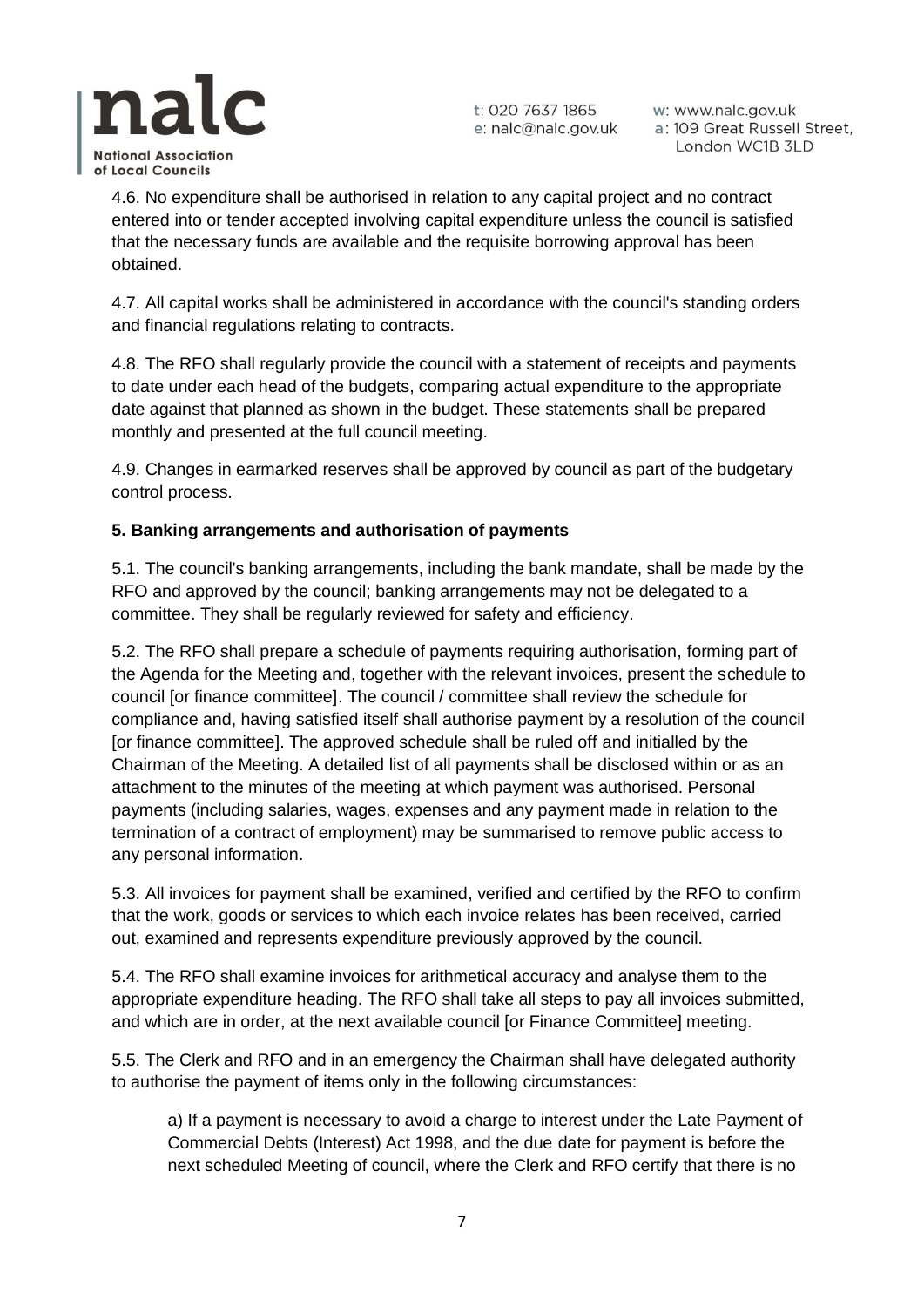

w: www.nalc.gov.uk a: 109 Great Russell Street, London WC1B 3LD

dispute or other reason to delay payment, provided that a list of such payments shall be submitted to the next appropriate meeting of council [or finance committee];

b) An expenditure item authorised under 5.6 below (continuing contracts and obligations) provided that a list of such payments shall be submitted to the next appropriate meeting of council [or finance committee]; or

c) fund transfers within the councils banking arrangements up to the sum of [£20,000], provided that a list of such payments shall be submitted to the next appropriate meeting of council [or finance committee].

5.6. For each financial year the Clerk and RFO shall draw up a list of due payments which arise on a regular basis as the result of a continuing contract, statutory duty, or obligation (such as but not exclusively) Salaries, PAYE and NI, Superannuation Fund and regular maintenance contracts and the like for which council [,or a duly authorised committee,] may authorise payment for the year provided that the requirements of regulation 4.1 (Budgetary Controls) are adhered to, provided also that a list of such payments shall be submitted to the next appropriate meeting of council [or Finance Committee].

5.7. A record of regular payments made under 5.6 above shall be drawn up and be signed by two members on each and every occasion when payment is authorised - thus controlling the risk of duplicated payments being authorised and / or made.

5.8. In respect of grants a duly authorised committee shall approve expenditure within any limits set by council and in accordance with any policy statement approved by council. Any Revenue or Capital Grant in excess of £5,000 shall before payment, be subject to ratification by resolution of the council.

5.9. Members are subject to the Code of Conduct that has been adopted by the council and shall comply with the Code and Standing Orders when a decision to authorise or instruct payment is made in respect of a matter in which they have a disclosable pecuniary or other interest, unless a dispensation has been granted.

5.10. The council will aim to rotate the duties of members in these Regulations so that onerous duties are shared out as evenly as possible over time.

5.11. Any changes in the recorded details of suppliers, such as bank account records, shall be approved in writing by a Member.

## **6. Instructions for the making of payments**

6.1. The council will make safe and efficient arrangements for the making of its payments.

6.2. Following authorisation under Financial Regulation 5 above, the council, a duly delegated committee or, if so delegated, the Clerk or RFO shall give instruction that a payment shall be made.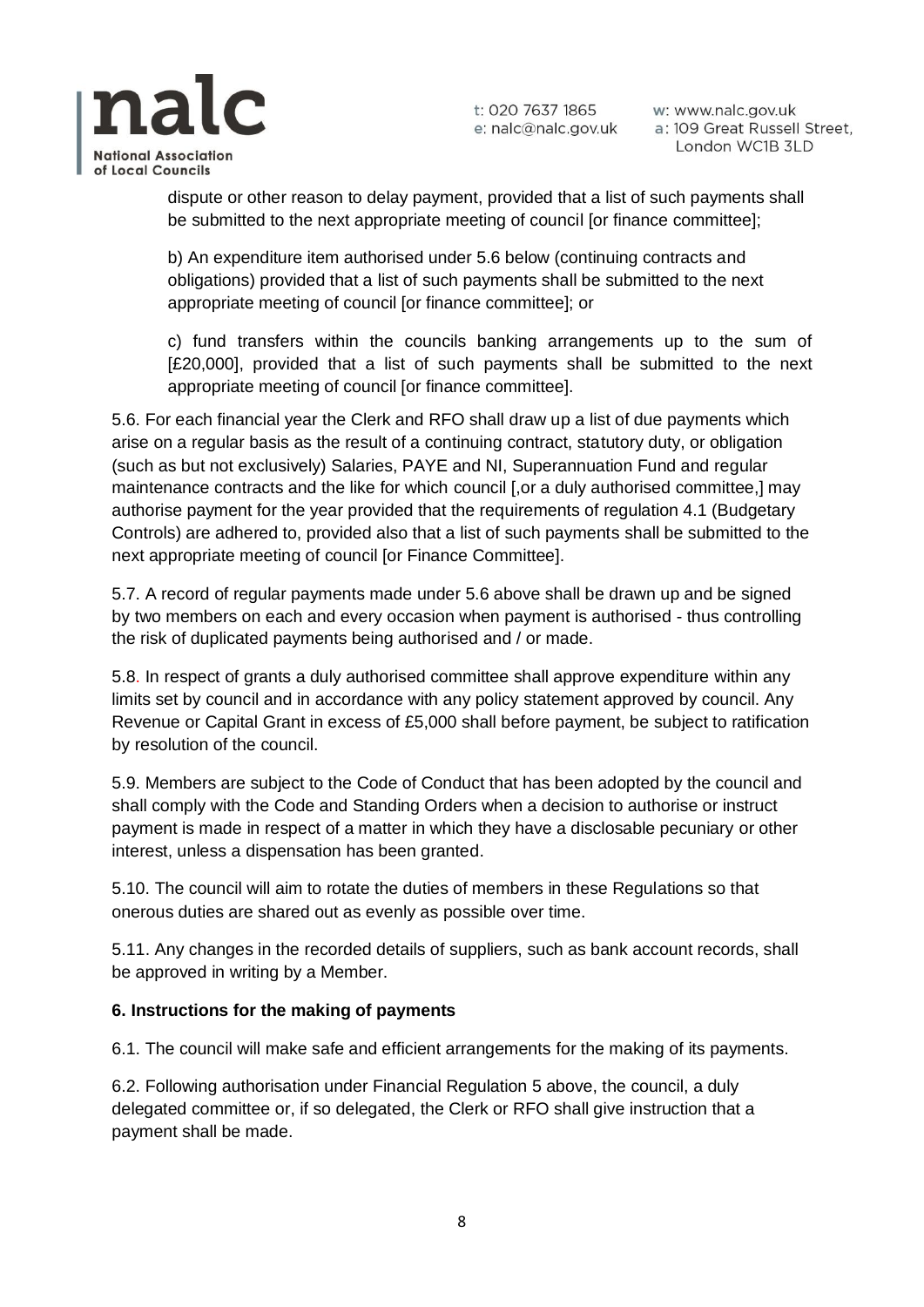

w: www.nalc.gov.uk a: 109 Great Russell Street, London WC1B 3LD

6.3. All payments shall be affected by cheque or other instructions to the council's bankers, or otherwise, in accordance with a resolution of council [or duly delegated committee].

6.4. Cheques or orders for payment drawn on the bank account in accordance with the schedule as presented to council or committee shall be signed by [one] two member[s] of council [and countersigned by the Clerk,] in accordance with a resolution instructing that payment. A member who is a bank signatory, having a connection by virtue of family or business relationships with the beneficiary of a payment, should not, under normal circumstances, be a signatory to the payment in question.

6.5. To indicate agreement of the details shown on the cheque or order for payment with the counterfoil and the invoice or similar documentation, the signatories shall each also initial the cheque counterfoil.

6.6. Cheques or orders for payment shall not normally be presented for signature other than at a council or committee meeting (including immediately before or after such a meeting). Any signatures obtained away from such meetings shall be reported to the council [or Finance Committee] at the next convenient meeting.

6.7. If thought appropriate by the council, payment for utility supplies (energy, telephone and water) and any National Non-Domestic Rates may be made by variable direct debit provided that the instructions are signed by two members and any payments are reported to council as made. The approval of the use of a variable direct debit shall be renewed by resolution of the council at least every two years.

6.8. If thought appropriate by the council, payment for certain items (principally salaries) may be made by banker's standing order provided that the instructions are signed, or otherwise evidenced by two members are retained and any payments are reported to council as made. The approval of the use of a banker's standing order shall be renewed by resolution of the council at least every two years.

6.9. If thought appropriate by the council, payment for certain items may be made by BACS or CHAPS methods provided that the instructions for each payment are signed, or otherwise evidenced, by two authorised bank signatories, are retained and any payments are reported to council as made. The approval of the use of BACS or CHAPS shall be renewed by resolution of the council at least every two years.

6.10. If thought appropriate by the council payment for certain items may be made by internet banking transfer provided evidence is retained showing which members approved the payment.

6.11. Where a computer requires use of a personal identification number (PIN) or other password(s), for access to the council's records on that computer, a note shall be made of the PIN and Passwords and shall be handed to and retained by the Chairman of Council in a sealed dated envelope. This envelope may not be opened other than in the presence of two other councillors. After the envelope has been opened, in any circumstances, the PIN and / or passwords shall be changed as soon as practicable. The fact that the sealed envelope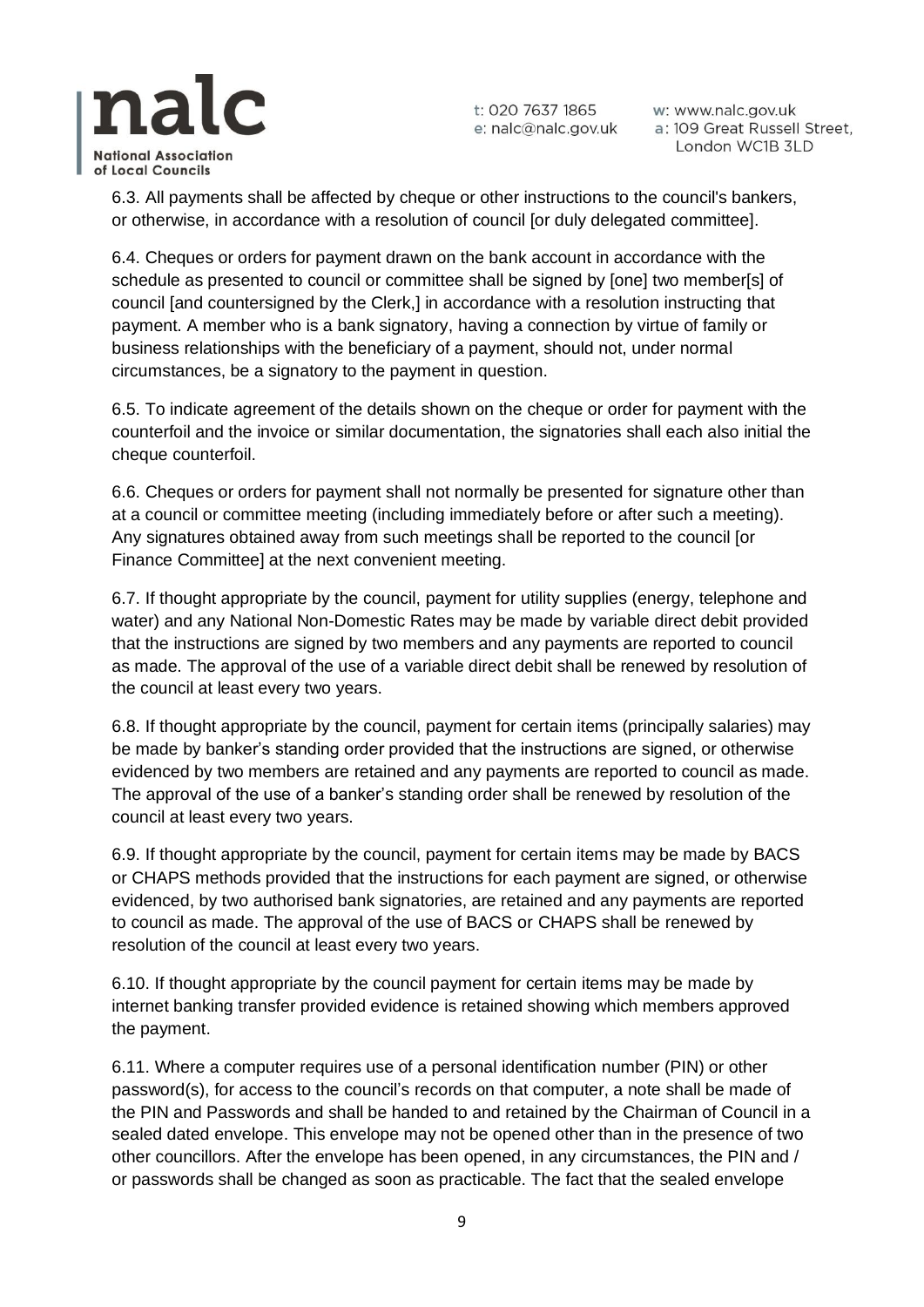

w: www.nalc.gov.uk a: 109 Great Russell Street, London WC1B 3LD

has been opened, in whatever circumstances, shall be reported to all members immediately and formally to the next available meeting of the council. This will not be required for a member's personal computer used only for remote authorisation of bank payments.

6.12. No employee or councillor shall disclose any PIN or password, relevant to the working of the council or its bank accounts, to any person not authorised in writing by the council or a duly delegated committee.

6.13. Regular back-up copies of the records on any computer shall be made and shall be stored securely away from the computer in question, and preferably off site.

6.14. The council, and any members using computers for the council's financial business, shall ensure that anti-virus, anti-spyware and firewall software with automatic updates, together with a high level of security, is used.

6.15. Where internet banking arrangements are made with any bank, the Clerk [RFO] shall be appointed as the Service Administrator.

In addition, the following regulations will also apply:

- A signatory to the account will check the payments once the Clerk has made them and confirm in writing that they have been made in accordance with the agreed mandate
- Bank statements will be viewed at the monthly Parish meeting and signed by the Chairman
- Any movement of funds between accounts must be agreed in writing by members of the Finance Committee

6.16. Access to any internet banking accounts will be directly to the access page (which may be saved under "favourites"), and not through a search engine or e-mail link. Remembered or saved passwords facilities must not be used on any computer used for council banking work. Breach of this Regulation will be treated as a very serious matter under these regulations.

6.17. Changes to account details for suppliers, which are used for internet banking may only be changed on written hard copy notification by the supplier and supported by hard copy authority for change signed by [two of] the Clerk [the RFO] [a member]. A programme of regular checks of standing data with suppliers will be followed.

6.18. Any Debit Card issued for use will be specifically restricted to the Clerk [and the RFO] and will also be restricted to a single transaction maximum value of [£500] unless authorised by council or finance committee in writing before any order is placed.

6.19. A pre-paid debit card may be issued to employees with varying limits. These limits will be set by the council [Finance Committee]. Transactions and purchases made will be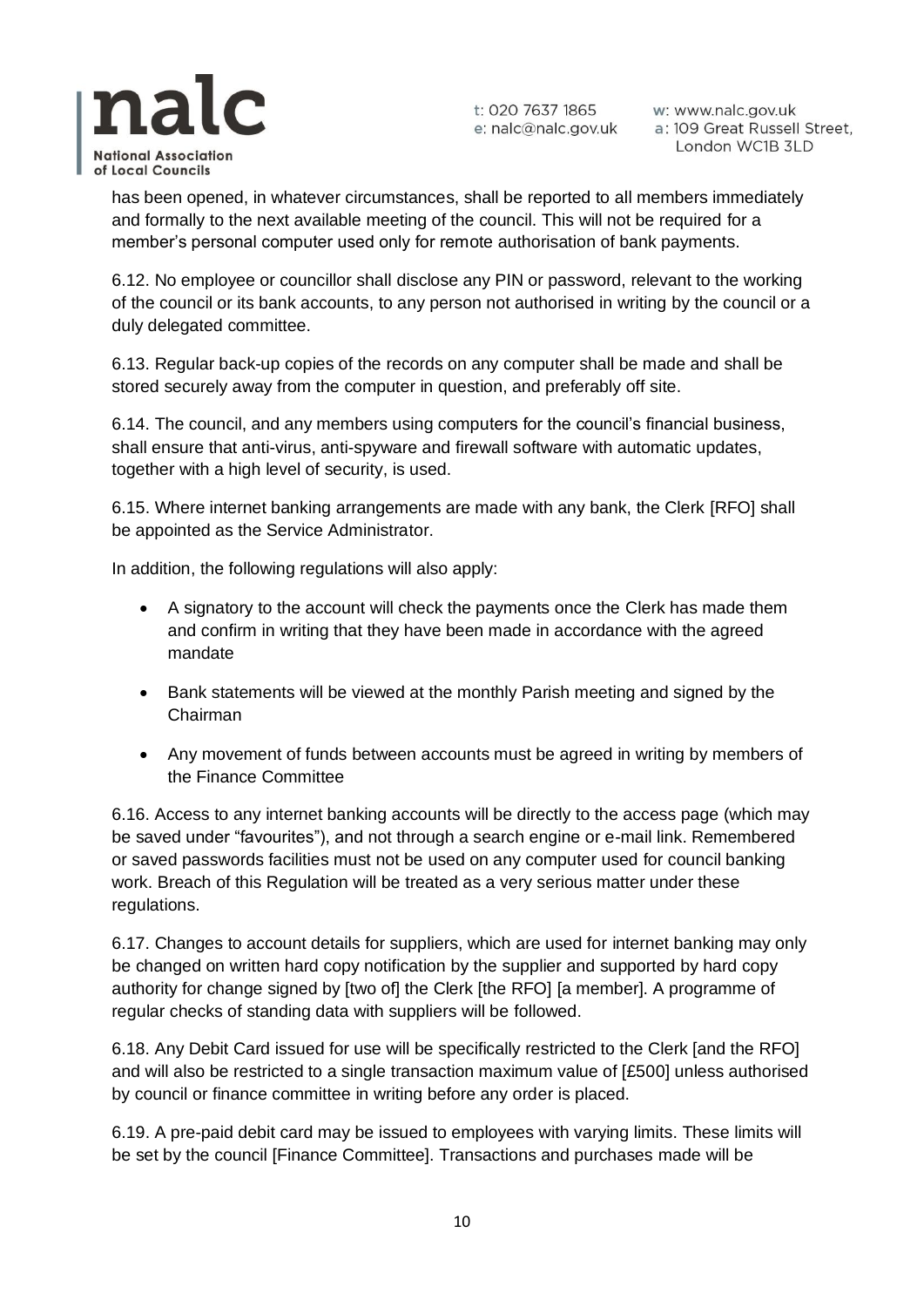

w: www.nalc.gov.uk a: 109 Great Russell Street, London WC1B 3LD

reported to the [council] [relevant committee] and authority for topping-up shall be at the discretion of the [council] [relevant committee].

6.20. Any corporate credit card or trade card account opened by the council will be specifically restricted to use by the Clerk [and RFO] and shall be subject to automatic payment in full at each month-end. Personal credit or debit cards of members or staff shall not be used under any circumstances.

6.21. The council will not maintain any form of cash float. All cash received must be banked intact. Any payments made in cash by the Clerk [or RFO] (for example for postage or minor stationery items) shall be refunded on a regular basis, at least quarterly.

#### **7. Payment of salaries**

7.1. As an employer, the council shall make arrangements to meet fully the statutory requirements placed on all employers by PAYE and National Insurance legislation. The payment of all salaries shall be made in accordance with payroll records and the rules of PAYE and National Insurance currently operating, and salary rates shall be as agreed by council, or duly delegated committee.

7.2. Payment of salaries and payment of deductions from salary such as may be required to be made for tax, national insurance and pension contributions, or similar statutory or discretionary deductions must be made in accordance with the payroll records and on the appropriate dates stipulated in employment contracts, provided that each payment is reported to the next available council meeting, as set out in these regulations above.

7.3. No changes shall be made to any employee's pay, emoluments, or terms and conditions of employment without the prior consent of the [council] [relevant committee].

7.4. Each and every payment to employees of net salary and to the appropriate creditor of the statutory and discretionary deductions shall be recorded in a separate confidential record (confidential cash book). This confidential record is not open to inspection or review (under the Freedom of Information Act 2000 or otherwise) other than:

a) by any councillor who can demonstrate a need to know;

- b) by the internal auditor;
- c) by the external auditor; or

d) by any person authorised under Audit Commission Act 1998, or any superseding legislation.

7.5. The total of such payments in each calendar month shall be reported with all other payments as made as may be required under these Financial Regulations, to ensure that only payments due for the period have actually been paid.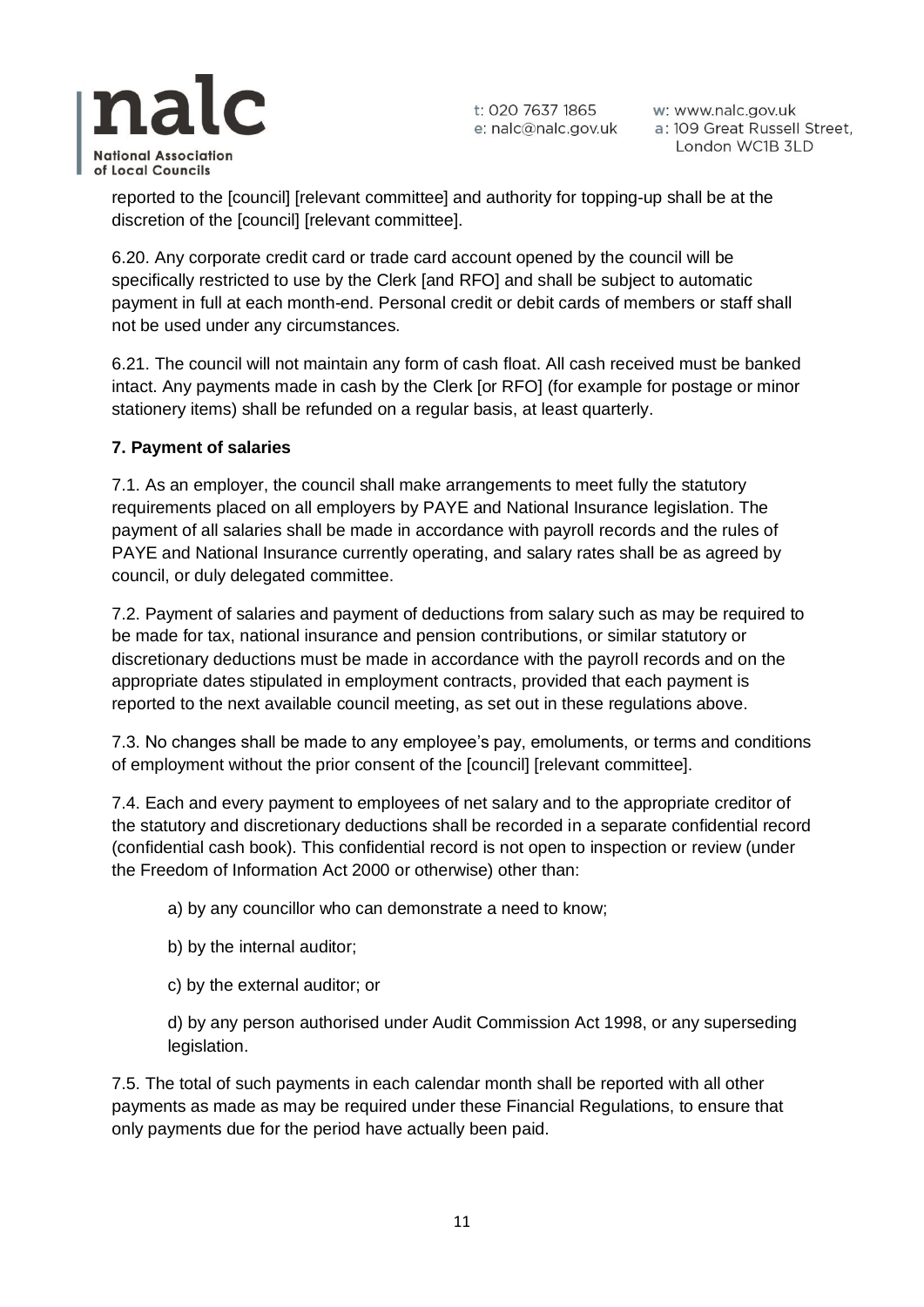

w: www.nalc.gov.uk a: 109 Great Russell Street, London WC1B 3LD

7.6. An effective system of personal performance management should be maintained for the senior officers.

7.7. Any termination payments shall be supported by a clear business case and reported to the council. Termination payments shall only be authorised by council.

7.8. Before employing interim staff, the council must consider a full business case.

#### **8. Loans and investments**

8.1. All borrowings shall be affected in the name of the council, after obtaining any necessary borrowing approval. Any application for borrowing approval shall be approved by Council as to terms and purpose. The application for borrowing approval, and subsequent arrangements for the loan shall only be approved by full council.

8.2. Any financial arrangement which does not require formal borrowing approval from the Secretary of State (such as Hire Purchase or Leasing of tangible assets) shall be subject to approval by the full council. In each case a report in writing shall be provided to council in respect of value for money for the proposed transaction.

8.3. The council will arrange with the council's banks and investment providers for the sending of a copy of each statement of account to the Chairman of the council at the same time as one is issued to the Clerk or RFO.

8.4. All loans and investments shall be negotiated in the name of the council and shall be for a set period in accordance with council policy.

8.5. The council shall consider the need for an Investment Strategy and Policy which, if drawn up, shall be in accordance with relevant regulations, proper practices and guidance. Any Strategy and Policy shall be reviewed by the council at least annually.

8.6. All investments of money under the control of the council shall be in the name of the council.

8.7. All investment certificates and other documents relating thereto shall be retained in the custody of the RFO.

8.8. Payments in respect of short term or long-term investments, including transfers between bank accounts held in the same bank, or branch, shall be made in accordance with Regulation 5 (Authorisation of Payments) and Regulation 6 (Instructions for payments).

#### **9. Income**

9.1. The collection of all sums due to the council shall be the responsibility of and under the supervision of the RFO.

9.2. Particulars of all charges to be made for work done, services rendered or goods supplied shall be agreed annually by the council, notified to the RFO and the RFO shall be responsible for the collection of all accounts due to the council.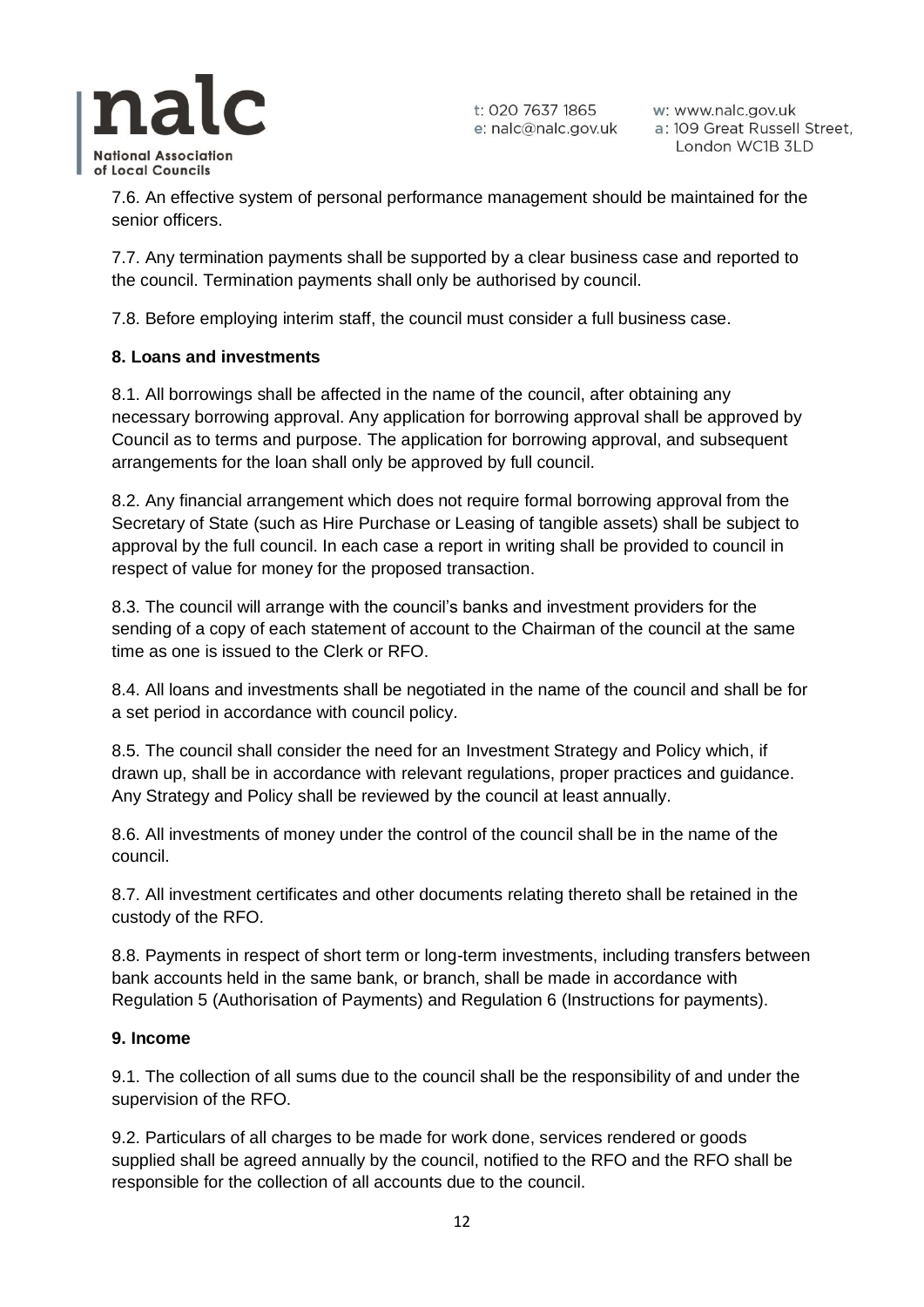

w: www.nalc.gov.uk a: 109 Great Russell Street, London WC1B 3LD

9.3. The council will review all fees and charges at least annually, following a report of the Clerk.

9.4. Any sums found to be irrecoverable and any bad debts shall be reported to the council and shall be written off in the year.

9.5. All sums received on behalf of the council shall be banked intact as directed by the RFO. In all cases, all receipts shall be deposited with the council's bankers with such frequency as the RFO considers necessary.

9.6. The origin of each receipt shall be entered on the paying-in slip.

9.7. Personal cheques shall not be cashed out of money held on behalf of the council.

9.8. The RFO shall promptly complete any VAT Return that is required. Any repayment claim due in accordance with VAT Act 1994 section 33 shall be made at least annually coinciding with the financial year end.

9.9. Where any significant sums of cash are regularly received by the council, the RFO shall take such steps as are agreed by the council to ensure that more than one person is present when the cash is counted in the first instance, that there is a reconciliation to some form of control such as ticket issues, and that appropriate care is taken in the security and safety of individuals banking such cash.

[9.10. Any income arising which is the property of a charitable trust shall be paid into a charitable bank account. Instructions for the payment of funds due from the charitable trust to the council (to meet expenditure already incurred by the authority) will be given by the Managing Trustees of the charity meeting separately from any council meeting (see also Regulation 16 below).]

## **10. Orders for work, goods and services**

10.1. An official order or letter shall be issued for all work, goods and services unless a formal contract is to be prepared or an official order would be inappropriate. Copies of orders shall be retained.

10.2. Order books shall be controlled by the RFO.

10.3. All members and officers are responsible for obtaining value for money at all times. An officer issuing an official order shall ensure as far as reasonable and practicable that the best available terms are obtained in respect of each transaction, usually by obtaining three or more quotations or estimates from appropriate suppliers, subject to any de minimis provisions in Regulation 11.1 below.

10.4. A member may not issue an official order or make any contract on behalf of the council.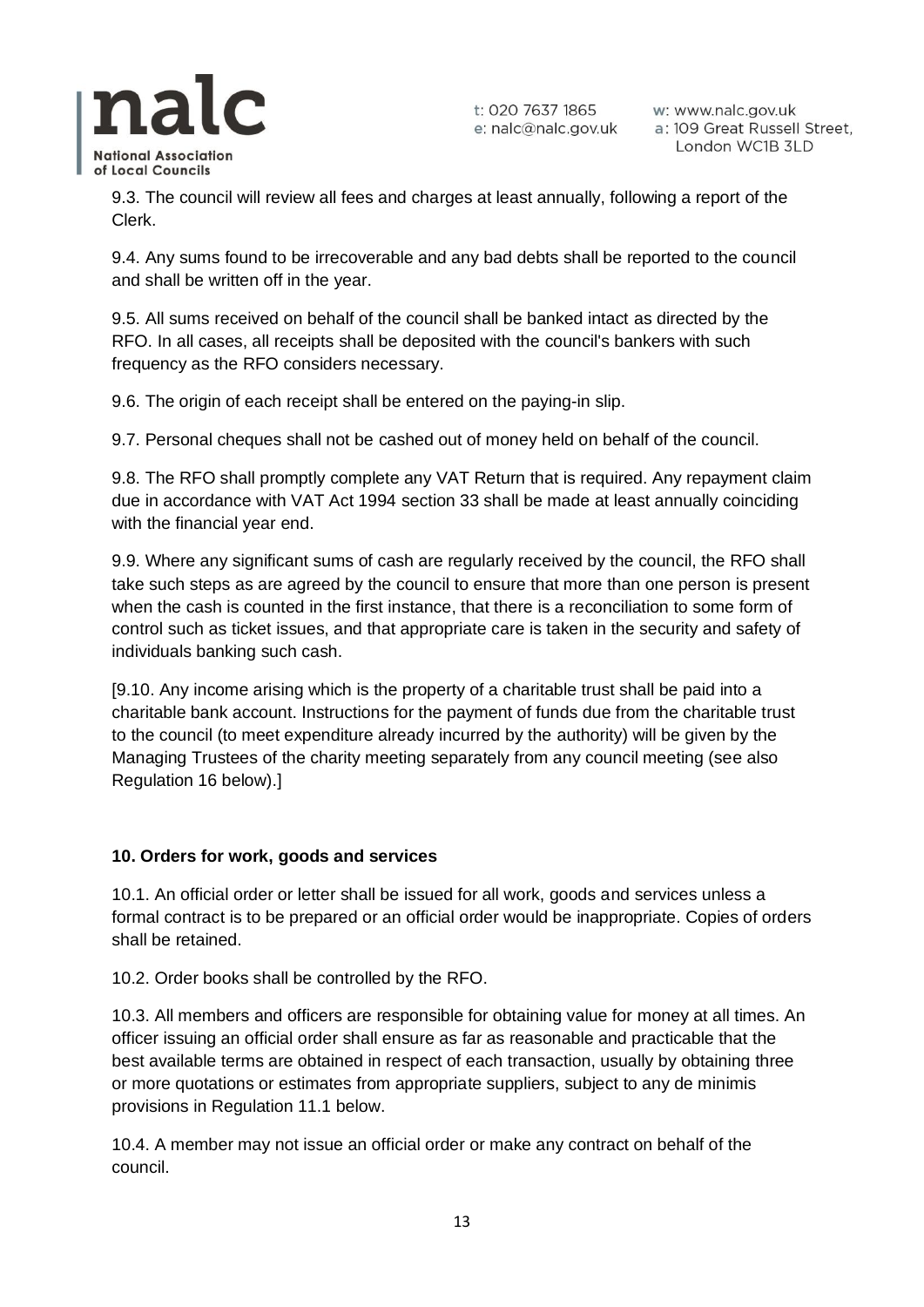

w: www.nalc.gov.uk a: 109 Great Russell Street, London WC1B 3LD

10.5. The RFO shall verify the lawful nature of any proposed purchase before the issue of any order, and in the case of new or infrequent purchases or payments, the RFO shall ensure that the statutory authority shall be reported to the meeting at which the order is approved so that the minutes can record the power being used.

#### **11. Contracts**

11.1. Procedures as to contracts are laid down as follows:

a) Every contract shall comply with these financial regulations, and no exceptions shall be made otherwise than in an emergency provided that this regulation need not apply to contracts which relate to items (i) to (vi) below:

i. for the supply of gas, electricity, water, sewerage and telephone services;

ii. for specialist services such as are provided by legal professionals acting in disputes;

iii. for work to be executed or goods or materials to be supplied which consist of repairs to or parts for existing machinery or equipment or plant;

iv. for work to be executed or goods or materials to be supplied which constitute an extension of an existing contract by the council;

v. for additional audit work of the external auditor up to an estimated value of £500 (in excess of this sum the Clerk and RFO shall act after consultation with the Chairman and Vice Chairman of council); and

vi. for goods or materials proposed to be purchased which are proprietary articles and / or are only sold at a fixed price.

**b) Where the council intends to procure or award a public supply contract, public service contract or public works contract as defined by The Public Contracts Regulations 2015 ("the Regulations") which is valued at £25,000 or more, the council shall comply with the relevant requirements of the Regulations<sup>2</sup> .**

**c) The full requirements of The Regulations, as applicable, shall be followed in respect of the tendering and award of a public supply contract, public service contract or public works contract which exceed thresholds in The Regulations set by the Public Contracts Directive 2014/24/EU (which may change from time**  to time)<sup>3</sup>.

<sup>&</sup>lt;sup>2</sup> The Regulations require councils to use the Contracts Finder website to advertise contract opportunities, set out the procedures to be followed in awarding new contracts and to publicise the award of new contracts

<sup>&</sup>lt;sup>3</sup> Thresholds currently applicable are:

a) For public supply and public service contracts 209,000 Euros (£181,302)

b) For public works contracts 5,225,000 Euros (£4,551,413)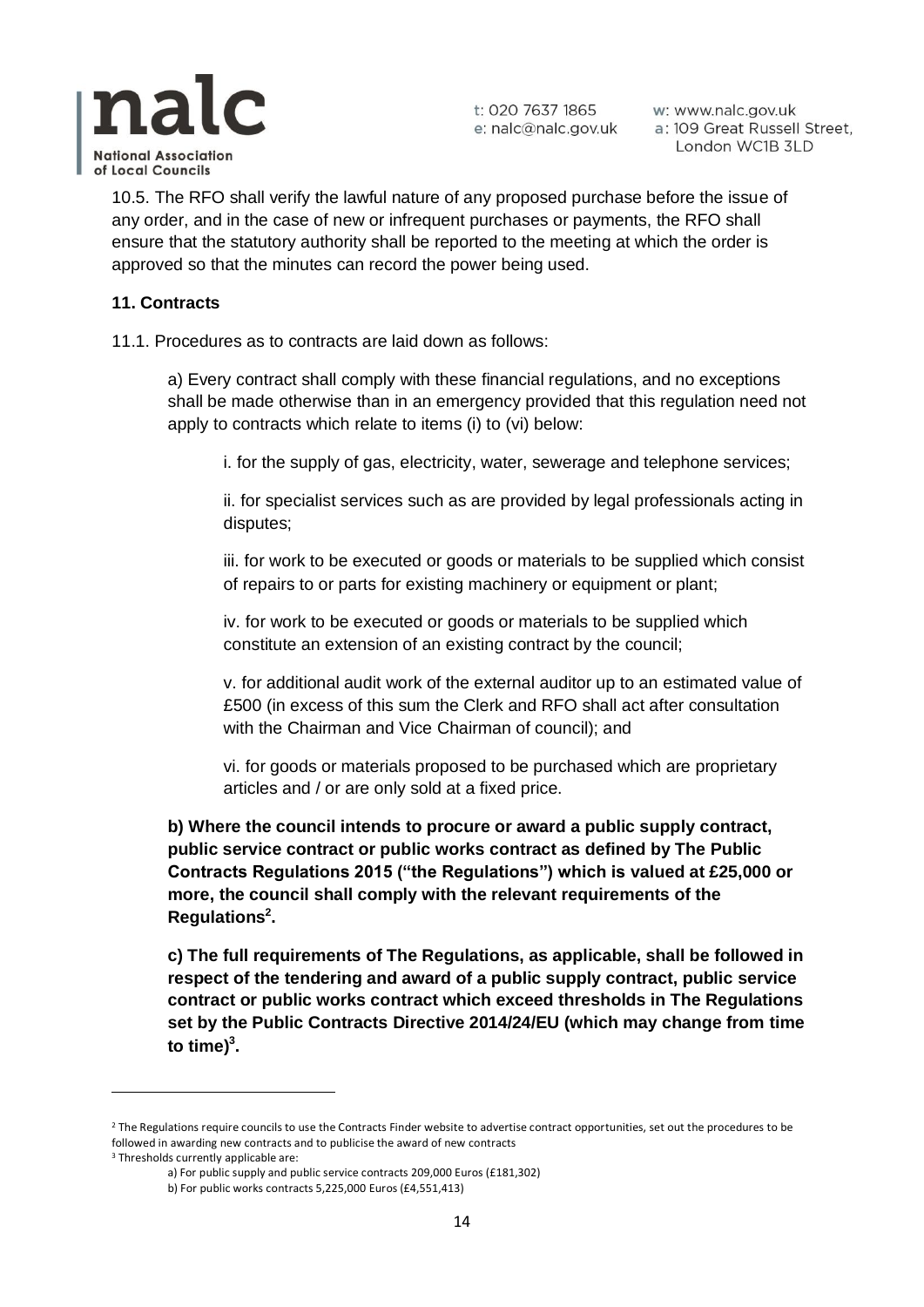

w: www.nalc.gov.uk a: 109 Great Russell Street, London WC1B 3LD



d) When applications are made to waive financial regulations relating to contracts to enable a price to be negotiated without competition the reason shall be embodied in a recommendation to the council.

e) Such invitation to tender shall state the general nature of the intended contract and the Clerk shall obtain the necessary technical assistance to prepare a specification in appropriate cases. The invitation shall in addition state that tenders must be addressed to the Clerk in the ordinary course of post. Each tendering firm shall be supplied with a specifically marked envelope in which the tender is to be sealed and remain sealed until the prescribed date for opening tenders for that contract.

f) All sealed tenders shall be opened at the same time on the prescribed date by the Clerk in the presence of at least one member of council.

g) Any invitation to tender issued under this regulation shall be subject to Standing Order(s) 18d and shall refer to the terms of the Bribery Act 2010.

h) When it is to enter into a contract of less than £25,000 in value for the supply of goods or materials or for the execution of works or specialist services other than such goods, materials, works or specialist services as are excepted as set out in paragraph (a) the Clerk or RFO shall obtain [3] quotations (priced descriptions of the proposed supply); where the value is below £3,000 and above £100. The Clerk or RFO shall strive to obtain 3 estimates. Otherwise, Regulation 10.3 above shall apply.

i) The council shall not be obliged to accept the lowest or any tender, quote or estimate.

j) Should it occur that the council, or duly delegated committee, does not accept any tender, quote or estimate, the work is not allocated and the council requires further pricing, provided that the specification does not change, no person shall be permitted to submit a later tender, estimate or quote who was present when the original decision-making process was being undertaken.

## **[12. Payments under contracts for building or other construction works]**

[12.1. Payments on account of the contract sum shall be made within the time specified in the contract by the RFO upon authorised certificates of the architect or other consultants engaged to supervise the contract (subject to any percentage withholding as may be agreed in the particular contract).]

[12.2. Where contracts provide for payment by instalments the RFO shall maintain a record of all such payments. In any case where it is estimated that the total cost of work carried out under a contract, excluding agreed variations, will exceed the contract sum of [5%] or more a report shall be submitted to the council.]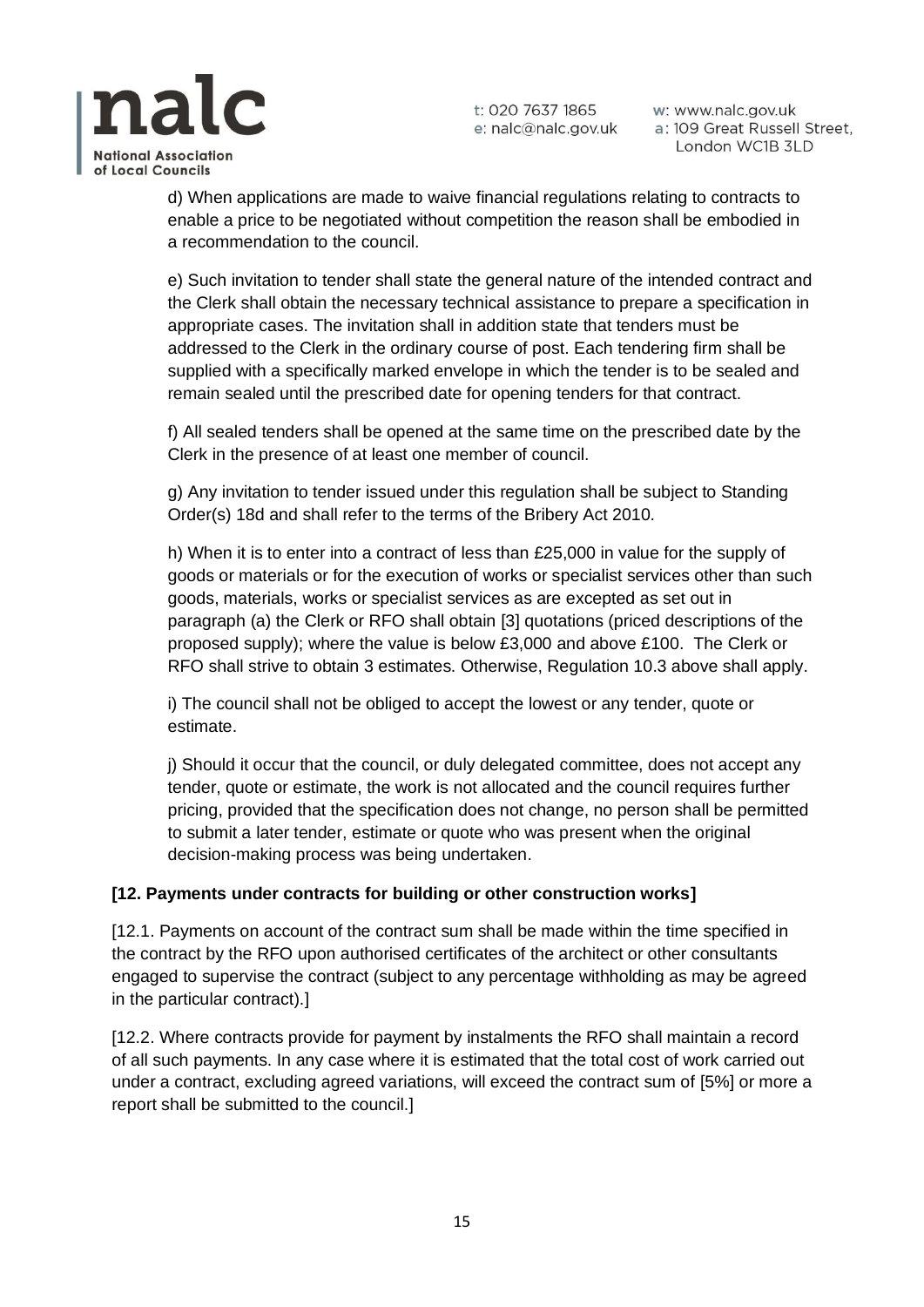

w: www.nalc.gov.uk a: 109 Great Russell Street, London WC1B 3LD

[12.3. Any variation to a contract or addition to or omission from a contract must be approved by the council and Clerk to the contractor in writing, the council being informed where the final cost is likely to exceed the financial provision.]

## **[13. Stores and equipment]**

[13.1. The officer in charge of each section shall be responsible for the care and custody of stores and equipment in that section.]

[13.2. Delivery notes shall be obtained in respect of all goods received into store or otherwise delivered and goods must be checked as to order and quality at the time delivery is made.]

[13.3. Stocks shall be kept at the minimum levels consistent with operational requirements.]

[13.4. The RFO shall be responsible for periodic checks of stocks and stores at least annually.]

## **14. Assets, properties and estates**

14.1. The Clerk shall make appropriate arrangements for the custody of all title deeds and Land Registry Certificates of properties held by the council. The RFO shall ensure a record is maintained of all properties held by the council, recording the location, extent, plan, reference, purchase details, nature of the interest, tenancies granted, rents payable and purpose for which held in accordance with Accounts and Audit Regulations.

14.2. No tangible moveable property shall be purchased or otherwise acquired, sold, leased or otherwise disposed of, without the authority of the council, together with any other consents required by law, save where the estimated value of any one item of tangible movable property does not exceed [£250].

14.3. No real property (interests in land) shall be sold, leased or otherwise disposed of without the authority of the council, together with any other consents required by law. In each case a report in writing shall be provided to council in respect of valuation and surveyed condition of the property (including matters such as planning permissions and covenants) together with a proper business case (including an adequate level of consultation with the electorate).

14.4. No real property (interests in land) shall be purchased or acquired without the authority of the full council. In each case a report in writing shall be provided to council in respect of valuation and surveyed condition of the property (including matters such as planning permissions and covenants) together with a proper business case (including an adequate level of consultation with the electorate).

14.5. Subject only to the limit set in Regulation 14.2 above, no tangible moveable property shall be purchased or acquired without the authority of the full council. In each case a report in writing shall be provided to council with a full business case.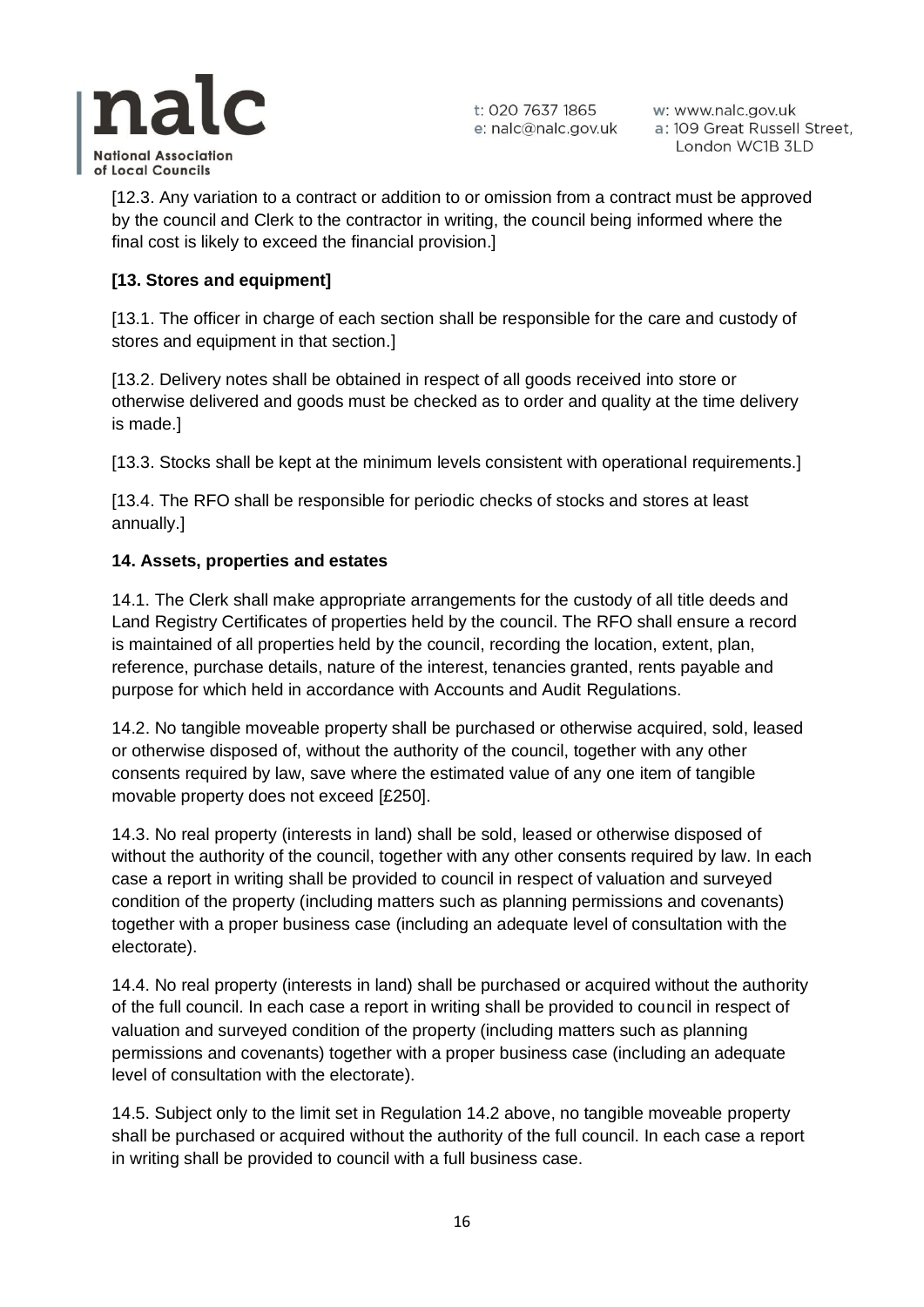

w: www.nalc.gov.uk a: 109 Great Russell Street, London WC1B 3LD

14.6. The RFO shall ensure that an appropriate and accurate Register of Assets and Investments is kept up to date. The continued existence of tangible assets shown in the Register shall be verified at least annually, possibly in conjunction with a health and safety inspection of assets.

## **15. Insurance**

15.1. Following the annual risk assessment (per Regulation 17), the RFO shall effect all insurances and negotiate all claims on the council's insurers [in consultation with the Clerk].

[15.2. The Clerk shall give prompt notification to the RFO of all new risks, properties or vehicles which require to be insured and of any alterations affecting existing insurances.]

15.3. The RFO shall keep a record of all insurances effected by the council and the property and risks covered thereby and annually review it.

15.4. The RFO shall be notified of any loss liability or damage or of any event likely to lead to a claim and shall report these to council at the next available meeting.

15.5. All appropriate members and employees of the council shall be included in a suitable form of security or fidelity guarantee insurance which shall cover the maximum risk exposure as determined [annually] by the council, or duly delegated committee.

## **16. [Charities]**

[16.1. Where the council is sole managing trustee of a charitable body the Clerk and RFO shall ensure that separate accounts are kept of the funds held on charitable trusts and separate financial reports made in such form as shall be appropriate, in accordance with Charity Law and legislation, or as determined by the Charity Commission. The Clerk and RFO shall arrange for any audit or independent examination as may be required by Charity Law or any Governing Document.]

## **17. Risk management**

17.1. The council is responsible for putting in place arrangements for the management of risk. The Clerk [with the RFO] shall prepare, for approval by the council, risk management policy statements in respect of all activities of the council. Risk policy statements and consequential risk management arrangements shall be reviewed by the council at least annually.

17.2. When considering any new activity, the Clerk [with the RFO] shall prepare a draft risk assessment including risk management proposals for consideration and adoption by the council.